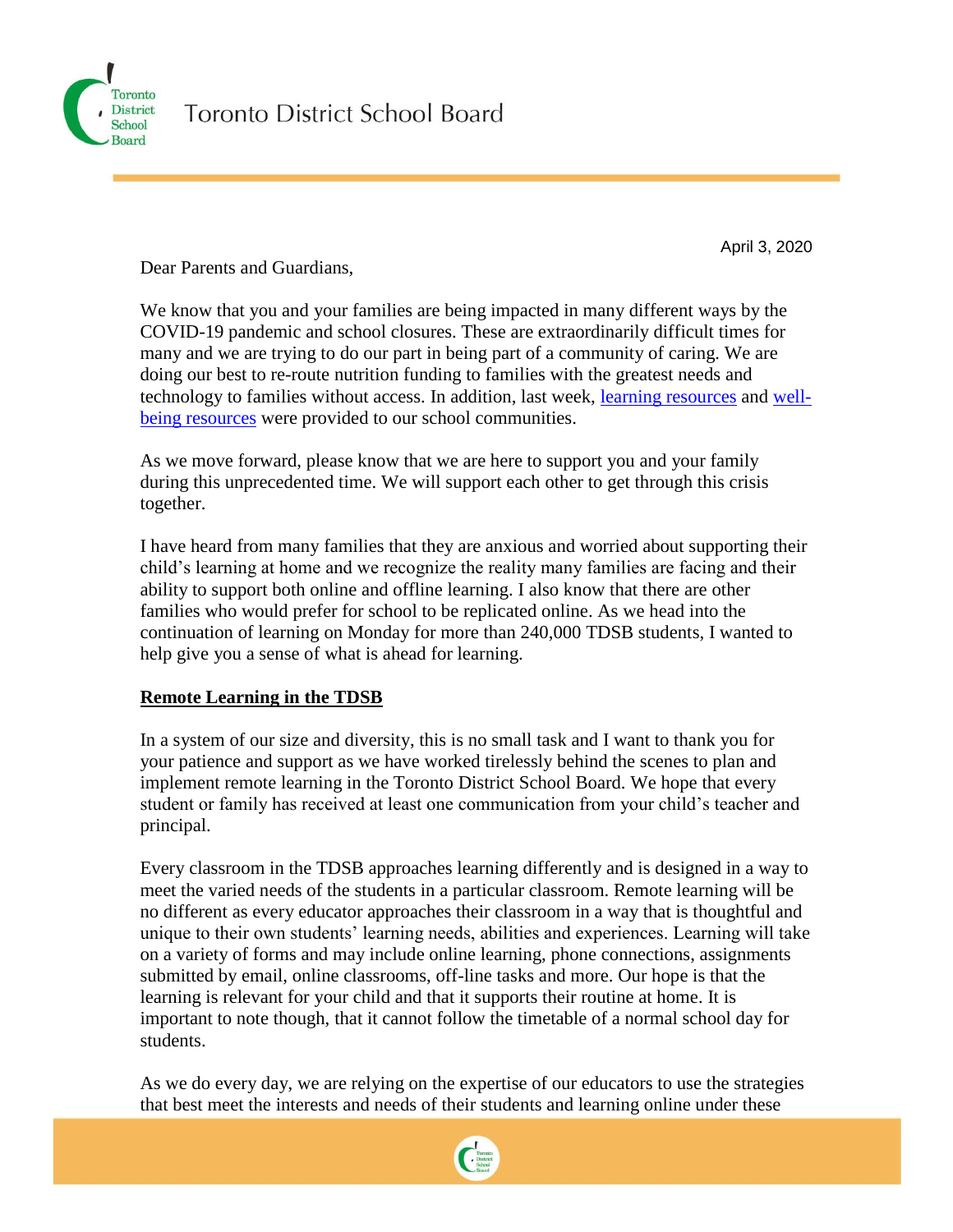

circumstances. Over the coming weeks, they will be trying to find the right balance of approaches to promote student engagement in both online and offline learning. We appreciate your patience as we navigate this new learning model.

In addition to the expectations of teacher-led learning by grade, as outlined by the Ministry, our expectations of educators in the TDSB include consideration of:

- Equity creating accessible, relevant and respectful learning experiences for all students
- Communication using a variety of communication channels and having regular ongoing and open contact with students and families
- Well-Being investing in developing students' learning skills and resilience during this unusual time and paying attention to well-being and mental health needs
- Technology and Learning Platforms how the needs of all students are being met

#### **Assessment**

For **elementary students**, teachers will use approaches to gather evidence of student learning and will provide meaningful feedback to students on their progress. Evidence of significant improvement in learning, during the closure period, may be taken into consideration by the teacher when assigning a final grade in a subject area. Otherwise, students, in Grades 1 to 8, will be assigned the grades earned based on their learning of the expectations in the curriculum up until schools closed on March 13, 2020. All students, Kindergarten to Grade 8, will receive a June report card.

Mid-term marks will be entered only for **Grade 12 students** by April 23, 2020, to meet the deadline to report grades to the Ontario Universities' Application Centre [\(OUAC\)](https://www.ouac.on.ca/guidance/counsellor-resources/schedule-of-dates-2020/) and the Ontario College Application Service [\(OCAS\)](https://www.ocas.ca/). Marks will reflect work done up until March 13, 2020. However, formative assessments done post April 6 can be used to improve a student's mark should students demonstrate further achievement of expectations.

For **students in secondary school**, teachers will assign learning tasks, projects and culminating activities. Teachers will communicate results and feedback to students about these marked assignments and results will inform students' final course marks. Only demonstrated improvements in learning will be taken into consideration when assigning a final mark. Final marks will be entered in June, and will be based on work done until March 13, 2020, as well as after April 6, 2020. Summative and culminating tasks can be used for these final marks. All subjects a student is taking will be reported on in a June report card.

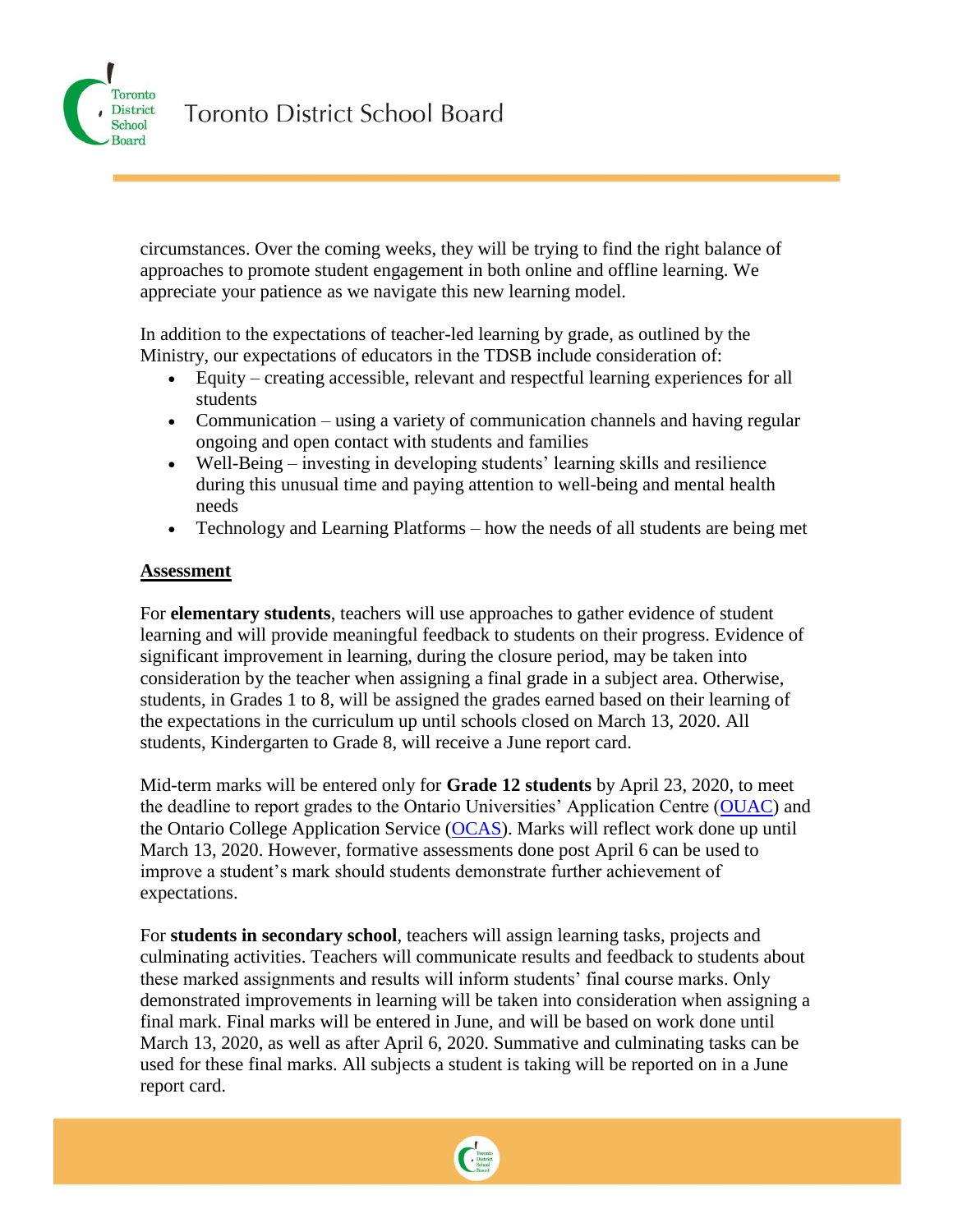

#### **Supporting our Families**

We know that part of maintaining positive relationships and staying healthy during the pandemic means paying attention to your well-being and mental health. TDSB will be posting simple, strategies for students and parents each week online. [Check the website](https://www.tdsb.on.ca/Elementary-School/Supporting-You/Mental-Health-Well-being/Resources-During-Covid-19)  [regularly.](https://www.tdsb.on.ca/Elementary-School/Supporting-You/Mental-Health-Well-being/Resources-During-Covid-19)

We are partners in your child's education and we are here to do everything we can to ensure a seamless transition and support you and your child in this new environment. Please reach out to your teacher directly as necessary. Supporting the continued learning and well-being of our students – your children – during this pandemic is our priority. We are continually providing information updates to parents and students on a number of platforms such as the [website,](http://www.tdsb.on.ca/) and TDSB social media channels — [Twitter,](http://www.twitter.com/tdsb) [Instagram](https://www.instagram.com/torontodsb/) and [Facebook.](https://www.facebook.com/toronto.dsb/?ref=br_rs) Recently, we have been using social media as a tool to better engage our students and hear how we can support them, their ideas and more. Follow along on TDSB's channels as we hear from our students directly.

We have heard your concerns and your questions and have put together a Q&A below that aims to address the common themes we are hearing. Thank you for your ongoing support and commitment to your child's learning.

Sincerely,

John Malloy Director of Education

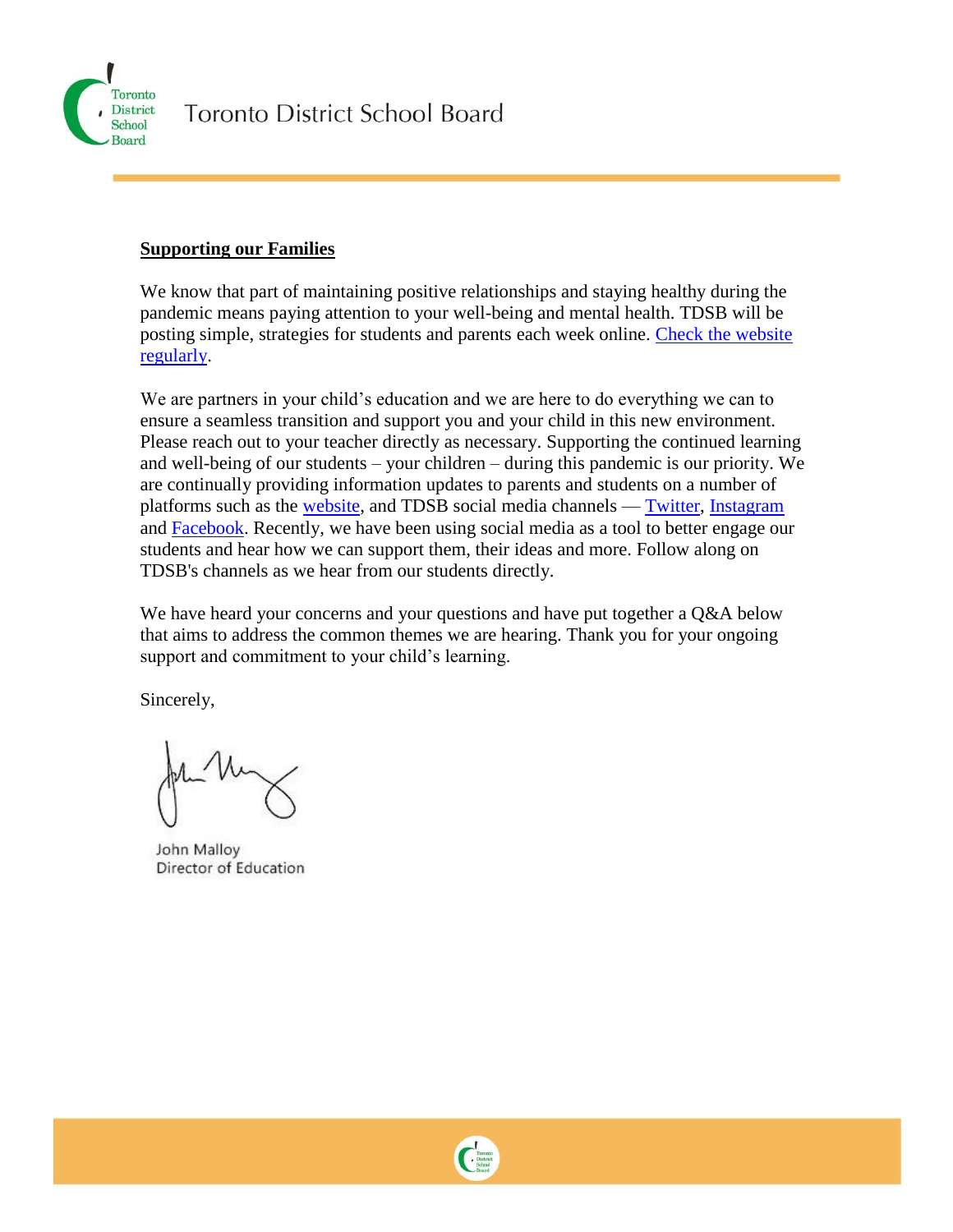

**Toronto District School Board** 

# **Questions and Answers**

## **What is remote learning?**

Remote learning is students are currently learning at home because of Covid-19. Learning will take on a variety of forms and may include online learning, phone connections, assignments submitted by email, online classrooms, off-line tasks and more. Our hope is that the learning is relevant for your child and that it provides some valuable structure to their day at home. It is not a replication of the instructional day.

#### **What can I expect from remote learning?**

- **Communication** from your child's teacher
- **Instruction** to facilitate both online and offline learning in key subject areas, aligned with Ministry of Education curriculum
- **Connection** to teachers and peers
- **Feedback** from your child's teacher on their work and participation

## **What are the guidelines for learning by grade?**

As outlined by the [Ministry of Education,](https://news.ontario.ca/opo/en/2020/03/ontario-extends-school-and-child-care-closures-to-fight-spread-of-covid-19.html) educators are to re-establish teacher-led learning by grade groupings as follows:

- Kindergarten-Grade 3: five hours of work per student/week (focus on literacy and math)
- Grades 4-6: five hours of work per student/week (focus on literacy, math, science and social studies)
- Grades 7-8: 10 hours of work per student/week (focus on math, literacy, science and social studies)
- Grades 9-12: three hours of work per course per week for semestered students; 1.5 hours of work per course per week for non-semestered students (focus on achieving credits/completion/graduation)

Hours refer to the approximate amount of time students would spend on the work assigned by teachers. Teacher work would include preparation of assigned work and providing feedback or assessment. Teacher engagement with students is expected but would vary depending on circumstances and could include a range of ways that teachers would connect with their students.

# **What will online learning look like?**

Online learning may take different forms. Some classrooms that were already set up with a Google classroom may be able to pick up where they left off. Other classrooms may use a different tool that works for their students.

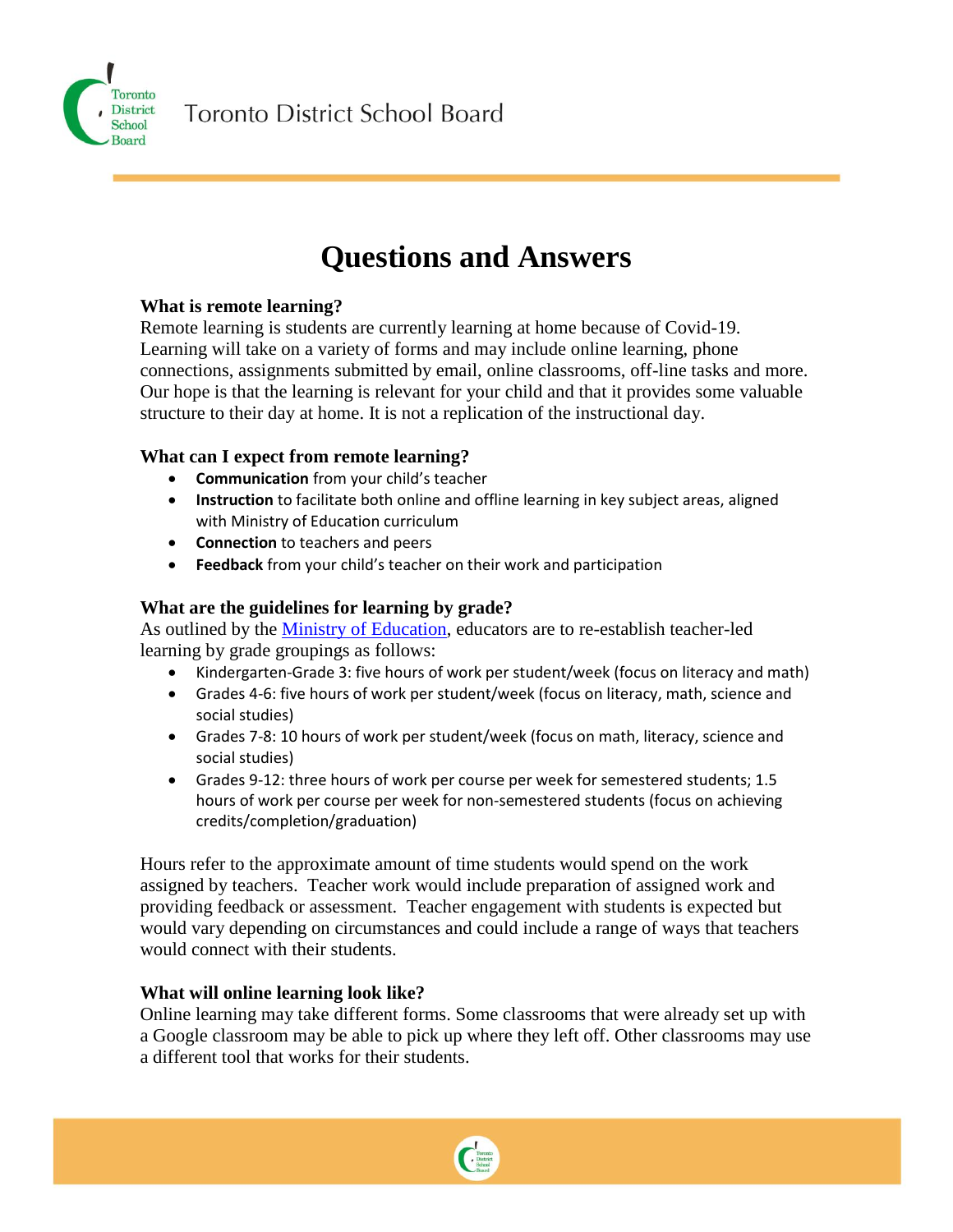

#### **My family and work situation does not allow for me to provide designated support or time to help my child learn. What should I do?**

We recognize that every family is in a different situation and has different time and ability to support their child. Educators will be considering all these scenarios and will strive to be thoughtful in how and when learning is delivered. Please work with your child's teacher to help them understand what's feasible, right now, in your home.

#### **Will there be set hours for when my child has to participate in learning?**

We recognize that timed learning may be difficult for a lot of families. One option for educators is to record live instruction and have it available during other times or have resources available any time. We hope students will be able to build connections with their teacher and classmates through some classroom-style online learning though, but we realize that may not be possible for everyone.

#### **How do I help set my child up for success?**

Encouraging at home learning is a great start. Developing a schedule will assist with balancing activities during the day. If feasible, use one or two apps or online sites recommended by the teacher to continue your child's learning. Connecting with your child's teacher and sharing with them any challenges your child is experiencing and also identifying opportunities your child may want, will help.

#### **What do I do if I don't have a computer or access to the internet?**

Staff have been working tirelessly to develop and execute a plan to provide a Wi-Fi enabled device to every TDSB student that requires one, in order to ensure continuity of learning.

We are now at the point in the process where staff will begin recovering devices from our schools (taking all necessary precautions) beginning with secondary and middle schools where the largest number of devices are available so that they can be redistributed immediately to those in need.

Families expecting a device will receive an email or call from Purolator providing them with a delivery window. Start date for delivery of devices is Monday, April 6. Estimated date of final delivery is Tuesday, April 14. We will provide regular updates.

Parents can still complete the [online submission form.](https://tdsb.ca1.qualtrics.com/jfe/form/SV_24CSItMznYXabrf)

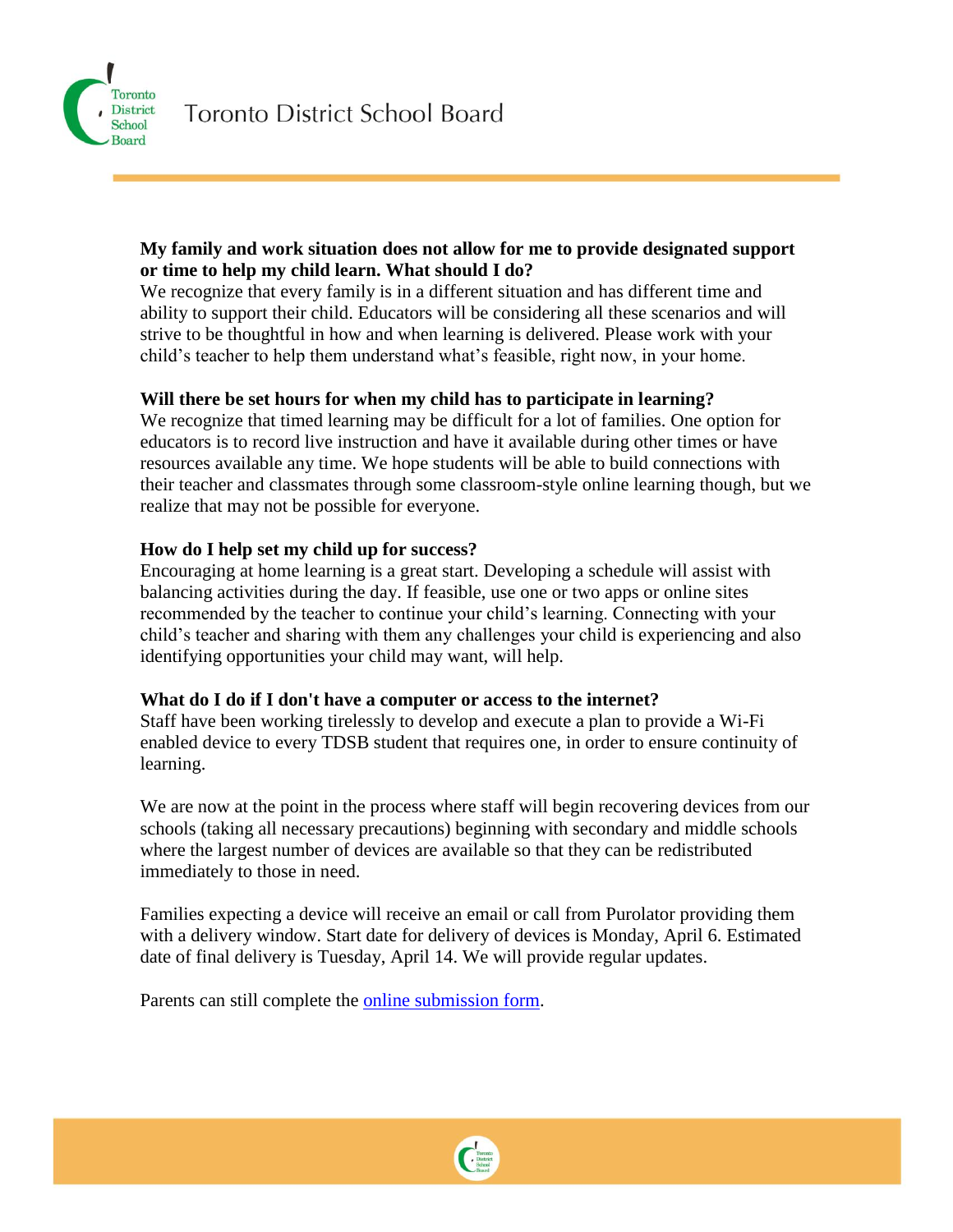

#### **I only have one device at home and multiple children. How do I support their learning?**

Setting an at-home schedule for each child may be helpful and helping their teachers understand the limitations will help ensure that non-digital options are also available to support learning.

## **I do not have a printer at home. What options are there for worksheets or offline learning?**

Sharing with your child's teacher the at-home limitations your child may experience is helpful so they understand the needs of each student.

## **My child is in French Immersion. What supports are there for parents to help continue learning?**

All French as a Second Language programs (FSL) are designed for families who do not speak French at home. Families may support their children in French Immersion/Extended French in much the same way they would in the English program. It is not necessary that families speak French for a child to continue learning at home. A family may create an account on IDELLO<https://www.idello.org/en> by selecting "Parent" or students can create an account using their TDSB email account. This would allow them to explore the resources on their own (parent or student). For additional French resources, families may explore the TDSB Virtual Library [www.tdsb.on.ca/library.](http://www.tdsb.on.ca/library)

#### **I haven't heard from my child's teacher yet. What should I do?**

Teachers have been asked to reach out to students and/or caregivers by April 3. If you have not heard from your child's teacher please email the Principal or Vice Principal for your child's school.

#### **Are students being assessed on this learning?**

For **elementary students**, teachers will use approaches to gather evidence of student learning and will provide meaningful feedback to students on their progress. Evidence of significant improvement in learning, during the closure period, may be taken into consideration by the teacher when assigning a final grade in a subject area. Otherwise, students, in Grades 1 to 8, will be assigned the grades earned based on their learning of the expectations in the curriculum up until schools closed on March 13, 2020. All students, Kindergarten to Grade 8, will receive a June report card.

Mid-term marks will be entered only for **Grade 12 students** by April 23, 2020, to meet the deadline to report grades to the Ontario Universities' Application Centre [\(OUAC\)](https://www.ouac.on.ca/guidance/counsellor-resources/schedule-of-dates-2020/) and the Ontario College Application Service [\(OCAS\)](https://www.ocas.ca/). Marks will reflect work done up until March 13, 2020. However, formative assessments done post April 6 can be used to